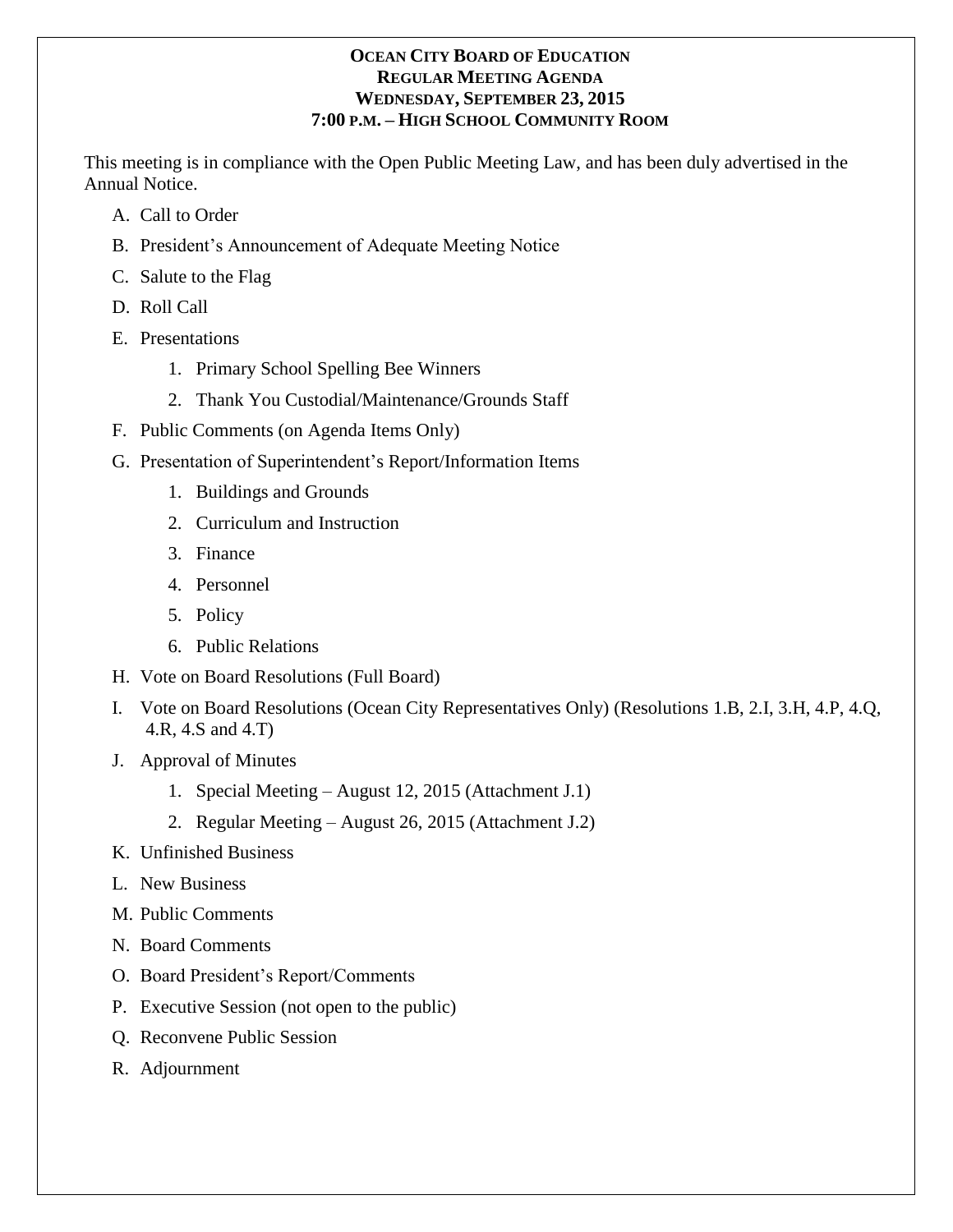#### **OFFICE OF THE**

#### **SUPERINTENDENT OF SCHOOLS**

**TO:** Ocean City Board of Education

#### **FROM: Dr. Kathleen Taylor, Superintendent of Schools**

**RE:** September 23, 2015 Regular Board Meeting

**MOTION:** Based on the recommendation of the Superintendent of Schools, the following resolutions are presented for formal approval by the Board of Education.

#### **1. Buildings and Grounds**

A. Use of Facilities

The Board approves the following request for the use of the High School:

| Requested By:<br>Use:<br>Dates/Times:                  | City of Ocean City<br><b>Basketball Training</b><br>October 4, 2015 (Sun), 8:30AM-11:30AM<br>October 11, 2015 (Sun), 8:30AM-11:30AM                                                        |
|--------------------------------------------------------|--------------------------------------------------------------------------------------------------------------------------------------------------------------------------------------------|
| Rooms:<br>Fee:                                         | Main Gym<br>No charge                                                                                                                                                                      |
| Requested By:<br>Use:<br>Date/Times:<br>Rooms:<br>Fee: | City of Ocean City<br><b>POPS Christmas Concert</b><br>December 6, 2015 (Sun), 10:30AM-5:00PM, set up, rehearsal and concert<br>Auditorium and Classrooms F105, F107 and G110<br>No charge |
| Requested By:<br>Use:                                  | <b>First Night Ocean City</b><br>New Year's Celebration                                                                                                                                    |
| Date/Times:                                            | December 31, 2015 (Thurs), 2:00PM-5:00PM – set up<br>$5:00PM - 11:00PM - event$                                                                                                            |
| Rooms:                                                 | Community Room, Auditorium, Main Gym, Auxiliary Gym, Cafeteria and<br>Kitchen                                                                                                              |
| Fee:                                                   | No charge                                                                                                                                                                                  |

#### B. Use of Facilities **(Ocean City Representatives Only)**

The Board approves the following requests for the use of the Intermediate School and Primary School:

| Intermediate School |                                                                                                                                      |
|---------------------|--------------------------------------------------------------------------------------------------------------------------------------|
| Requested By:       | City of Ocean City                                                                                                                   |
| Use:                | <b>Travel Basketball Practices</b>                                                                                                   |
| Dates/Times:        | 2015: Nov. 12, 19; Dec. 3, 10, 15, 17 and 22 (Tues & Thurs), 6:00PM-8:30PM<br>January 5-March 24, 2016 (Tues & Thurs); 6:00PM-8:30PM |
| Room:               | Gym                                                                                                                                  |
| Fee:                | No charge                                                                                                                            |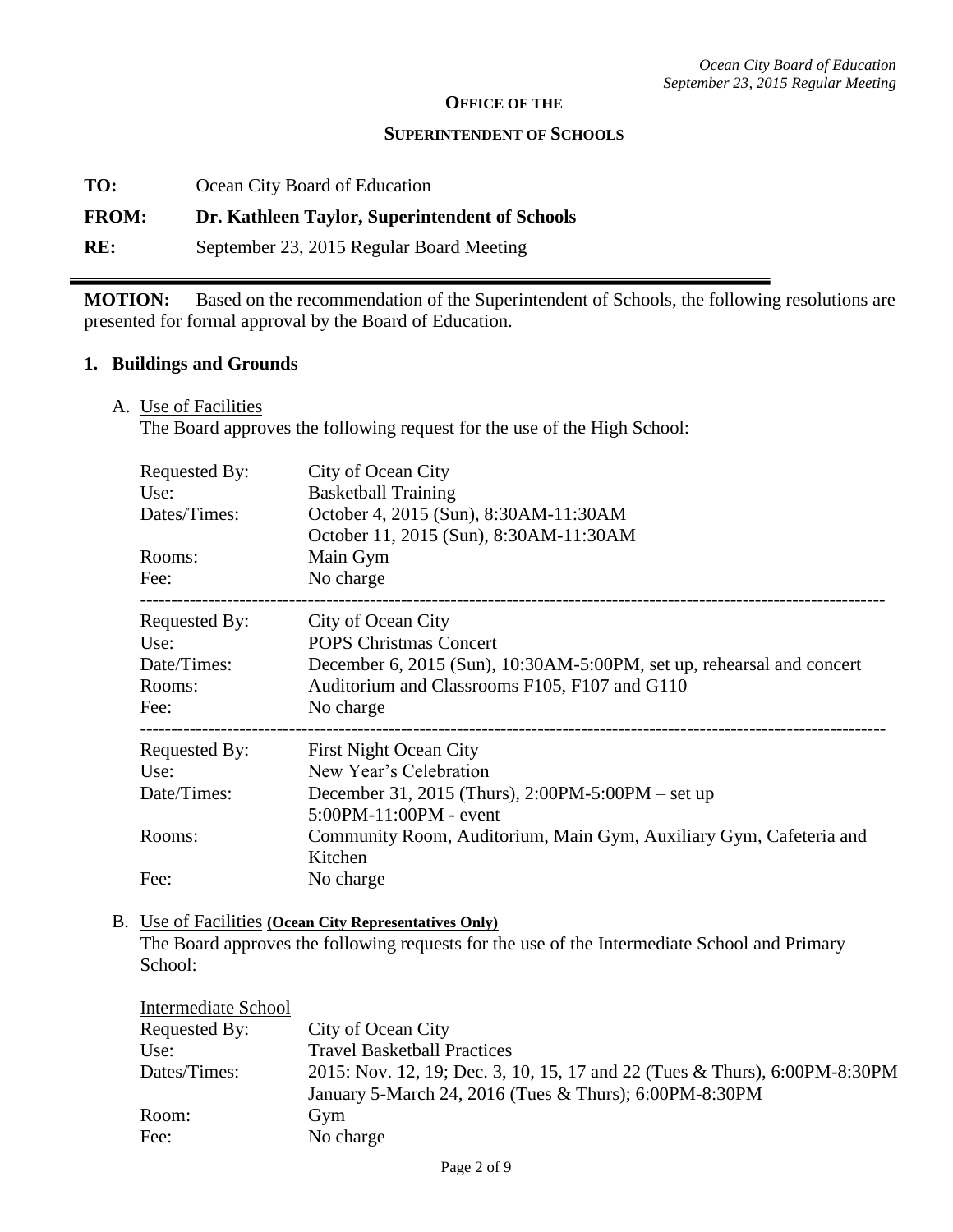| <b>Primary School</b> |                                                   |
|-----------------------|---------------------------------------------------|
| Requested By:         | <b>First Night Ocean City</b>                     |
| Use:                  | New Year's Celebration                            |
| Date/Times:           | December 31, 2015 (Thurs), 3:00PM-5:00PM – set up |
|                       | 5:00PM-11:00PM - event                            |
| Rooms:                | Multi-Purpose Room, Cafeteria and Kitchen         |
| Fee:                  | No charge                                         |

- Discussion
- Buildings and Grounds Committee Report Mr. Oves, Chairperson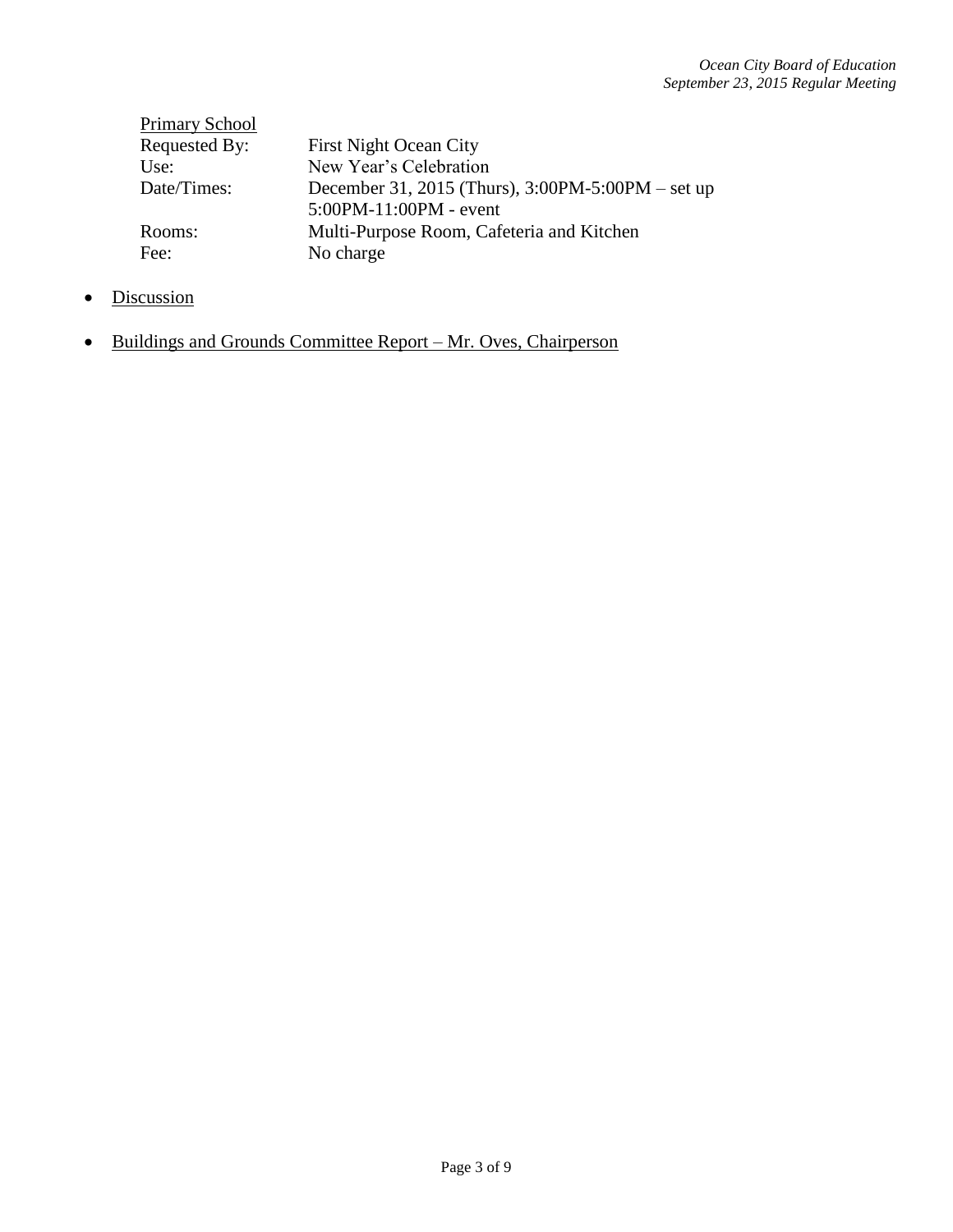#### **2. Curriculum and Instruction**

### A. Out of District Placements

The Board approves the following out of district student placement for the 2015-16 school year.

| Placement       | # of Students | <b>District</b> | Tuition  |
|-----------------|---------------|-----------------|----------|
| Yale-Northfield |               |                 | \$49,650 |

#### B. Extended School Year

The Board approves the following out of district student placement ESY for the 2015-16 school year.

| Placement      | # of Students | District | Tuition |
|----------------|---------------|----------|---------|
| <b>CMCSSSD</b> |               | ОC       | \$2,500 |

## C. Uniform State Memorandum of Agreement The Board approves the Uniform State Memorandum of Agreement (MOA) between the Ocean City School District and the Ocean City Police Department for the 2015-16 school year.

- D. Cape May County Healthy Community Coalition *Pride Survey* (Attachment #2.D) The Board approves the participation of students in grades 7, 9, 11 and 12 in the Cape May County Healthy Community Coalition *Pride Survey*.
- E. High School Field Trip Request (Attachment #2.E) The Board approves the attached High School Field Trip list.
- F. Harassment, Intimidation and Bullying-Investigations, Trainings and Programs (HIB-ITP) (Attachment #2.F ) The Board acknowledges the submission of the attached HIB-ITP Report occurring from January 1, 2015 – June 30, 2015 (Report Period 2) to the New Jersey Department of Education.
- G. Electronic Violence and Vandalism Reporting System (EVVRS) (Attachment #2.G ) The Board acknowledges the submission of the attached EVVRS incidents occurring from January 1, 2015 – June 30, 2015 (Report Period 2) to the New Jersey Department of Education.
- H. School Self-Assessment

The Board approves the submission of the New Jersey Department of Education School Self-Assessment for Determining Grades under the *Anti-Bullying Bill Rights Act* for July 1, 2014 – June 30, 2105. The schools' grades are as follows:

 $OCHS - 70$   $OCIS - 73$   $OCPS - 70$ 

- I. Intermediate School Field Trip Request (Attachment #2.I) **(Ocean City Representatives Only)** The Board approves the attached Intermediate School Field Trip list.
- Discussion
- Curriculum and Student Affairs Committee Report Mrs. McAlister, Chairperson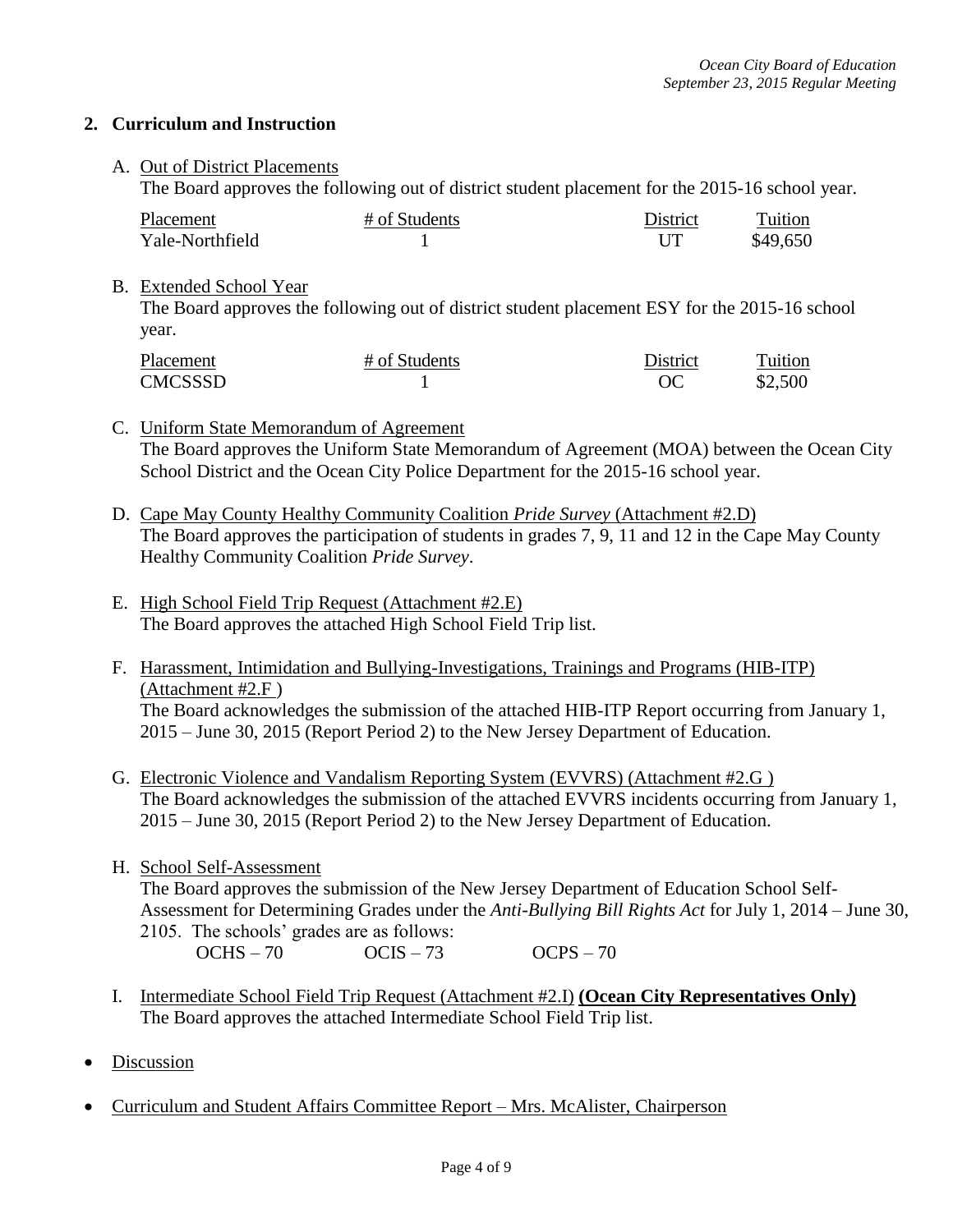## **3. Finance**

- A. Bill List (Attachment #3.A) The Board approves payment of bills for September 2015 in the amount of \$3,528,293.28.
- B. Secretary and Treasurer Reports (Attachment #3.B) The Board approves the Board Secretary's Monthly Financial Report and the Treasurer of School Funds' Report for July 2015.
- C. Line Item Transfers (Attachment #3.C) The Board approves the revenue and appropriation transfers for July 2015. The Board also acknowledges receipt of the State of NJ mandated transfer reconciliation form for July 2015.
- D. Travel & Expense Reimbursement (Attachment #3.D) The Board approves the September 2015 list of Board of Education Members and School District Staff travel and related expense reimbursements.
- E. Affiliation Agreement

The Board approves the Affiliation Agreement between the Ocean City Board of Education and Stockton University for an Internship/Practicum Program in the field of Human Services and Social Work.

- F. Change Order #1 High School Dome Refinishing Project (Attachment #3.F) The Board approves Change Order #1 to 3R Painting and Contracting Corp. in the amount of \$2,500 which is for a reduction in the unused Contingency Allowance.
- G. Payment Application #2 to 3R Painting and Contracting Corp. (Attachment #3.G) The Board approves Payment Application #2 in the amount of \$1,820.00 to 3R Painting and Contracting Corporation for the High School Dome Refinishing Project as certified by the Board Engineer.
- H. Payment Application #6 to 3R Painting and Contracting Corp. (Attachment #3.H) **(Ocean City Representatives Only)**

The Board approves Payment Application #6 in the amount of \$1,689,912.00 to 3R Painting and Contracting Corporation for the Primary School Renovations Project as certified by the Board Engineer.

Discussion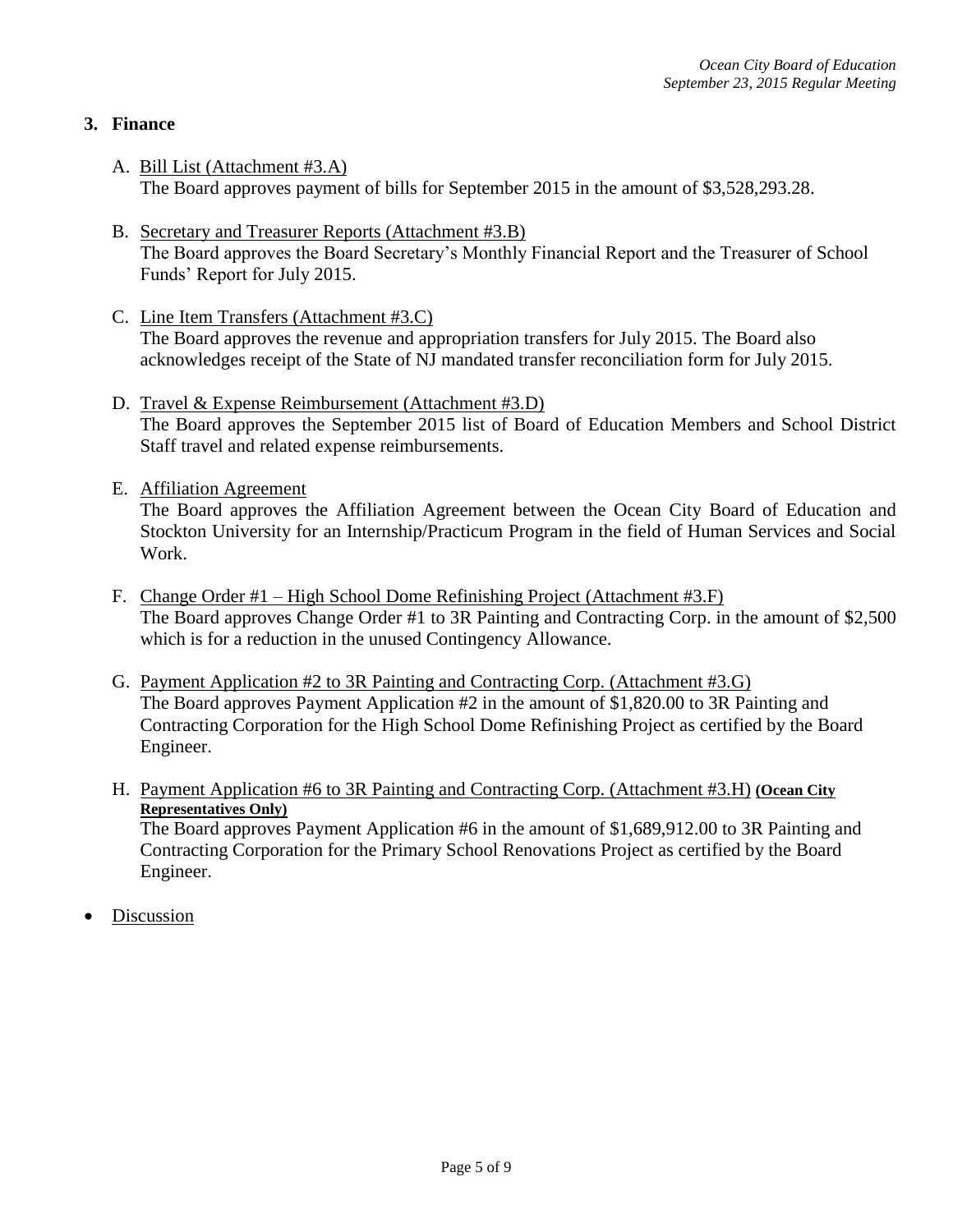- **4. Personnel** (All motions are upon Superintendent's recommendation:)
	- A. Substitutes and Sporting Event workers (Attachment #4.A) roll call vote The Board approves the attached criminal history approved/HIB trained substitutes and sporting event workers for the 2015-16 school year.
	- B. Tenure District Certificated Staff roll call vote The Board approves the granting of Administrative tenure to Curt Nath, Director of Academic Services, effective August 20, 2015.
	- C. Non-Affiliated Staff Retirements
		- The Board accepts with deep regret the retirement of the following non-affiliated staff: Donnalee Bright, Bookkeeper/Payroll Clerk, effective as of October 1, 2015 Allen J. Nordt, Director of Facilities, effective as of January 1, 2016
	- D. New Hire District Supportive Staff roll call vote The Board approves Lisa Patrone, part-time food service worker, effective September 28, 2015 through June 30, 2016, at step 1, \$10,350\* (pro-rated).
	- E. Non-Affiliated Staff Retroactive Salaries (Attachment #4.E) roll call vote The Board ratifies the attached Non-Affiliated retroactive salaries for the 2015-16 school year.
	- F. Side Bar Agreement (Attachment #4.F) roll call vote The Board approves the attached Side Bar Agreement regarding co-curricular activities, advisor stipends, and teaching hours between the Ocean City Education Association and the Ocean City Board of Education.
	- G. New Job Description (Attachment #4.G) roll call vote The Board approves the attached new job description for Data Information Support Specialist.
	- H. Administrator Internship Placement roll call vote The Board approves the following Administrator internship placement for the 2015-16 school year: Rowan University

Name: Franklin Butterick Placement: Matthew Carey, Director of Student Services and Curt Nath, Director of Academic Services

I. High School Co-Curricular Activity Club Sponsors, Volunteers and Stipends (Attachment #4.I) – roll call vote

The Board approves the attached High School co-curricular activity club sponsors, volunteers and stipends for the 2015-16 school year.

- J. High School Volunteer Coach roll call vote The Board approves Timothy Cook as a volunteer coach for the Boys' and Girls' Cross Country Teams for the 2015-16 season.
- K. High School Extension Program Teacher and Stipend roll call vote The Board approves Lisa DeRose, High School Extension Program, Teacher of English for the 2015-16 school year at a stipend of \$30 per hour, not to exceed 6.5 hours per week.

\*pending negotiations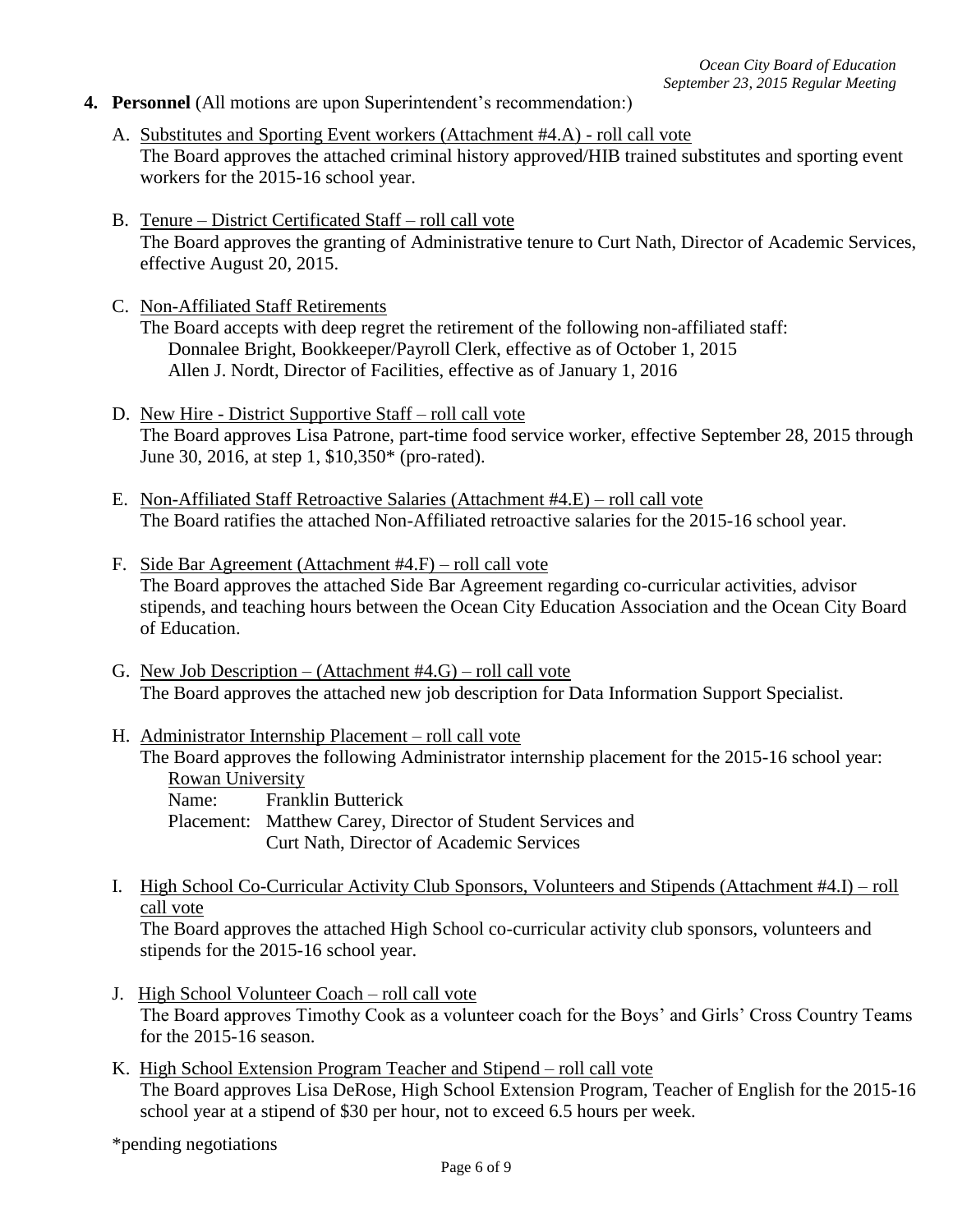- L. High School Extension Program Resignation roll call vote The Board accepts the resignation of Lauren Miley, Teacher of Spanish for the High School Extension Program, effective September 16, 2015.
- M. High School Administrative Staff Retirement roll call vote The Board accepts with deep regret the retirement of Thomas Campo, High School Assistant Principal, effective as of January 1, 2016.
- N. Leave of Absence High School Certificated Staff (Attachment #4.N) roll call vote The Board approves employee #2370, an unpaid FMLA/NJFLA leave of absence, effective on or around October 14, 2015 through on or around October 28, 2015.
- O. Salary Classification Changes for District and High School Certificated Staff (Attachment #4.O) – roll call vote The Board ratifies the attached District and High School certificated staff salary classification changes for the 2015-16 school year.
- P. Salary Classification Changes for Intermediate and Primary Schools' Certificated Staff (Attachment #4.P) – roll call vote **(Ocean City Representatives Only)** The Board ratifies the attached Intermediate and Primary Schools' certificated staff salary classification changes for the 2015-16 school year.
- Q. Intermediate School Co-Curricular Activity Club Sponsors and Stipends (Attachment #4.Q) roll call vote **(Ocean City Representatives Only)** The Board approves the attached Intermediate School co-curricular activity club sponsors and stipends for the 2015-16 school year.
- R. Intermediate School Practicum Placement roll call vote **(Ocean City Representatives Only)** The Board approves the following practicum placement for the fall/winter 2015-16 school year: Rowan University Name: Christie Linden Placement: Connie Meng, School Nurse and Renee Bendig, Health and Physical Education Teacher
- S. New Hire Primary School Supportive Staff roll call vote **(Ocean City Representatives Only)** The Board approves Tracy Calabrese, part-time aide in the Primary School, effective September 24, 2015 through June 30, 2016, at \$14.84\* per hour, 2.5 hours per day.
- T. Leave of Absence Primary School Certificated Staff (Attachment #4.T) roll call vote **(Ocean City Representatives Only)** The Board approves employee #0690, a paid leave of absence, effective November 2, 2015 through January 3, 2016, with an expected return date of January 4, 2016.

\*pending negotiations

- Discussion
- Negotiations Committee Report Mr. Bauer, Chairperson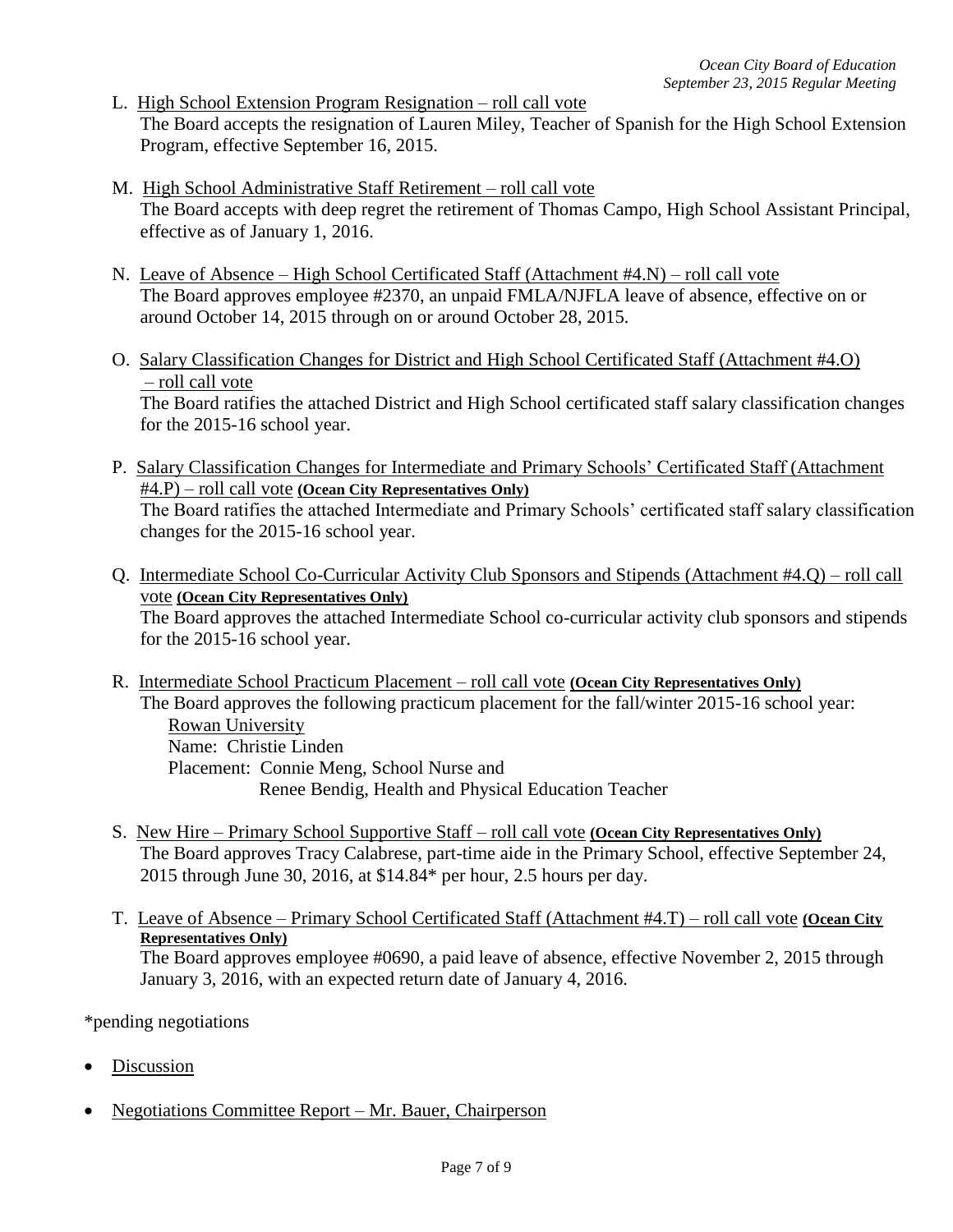## **5. Policy:**

A. Policy –  $1^{st}$  Reading (Attachment #5.A)

The Board approves the following replacements, additions and or deletions to the Board Policy and/or Regulation Manuals.

- Revised Policy 5615 Suspected Gang Activity
- B. Policies  $2^{nd}$  Reading (Attachment #5.B)

The Board approves the following replacements, additions and or deletions to the Board Policy and/or Regulation Manuals.

- New Policy 9701 Scholarships & Recipient Selection
- Revised Policies
	- 5330 Administration of Medication
	- 5339 Screening for Dyslexia
	- 8540 School Nutrition Programs
- Delete Regulation 8540 Free and Reduced Rate Meals
- C. For Your Information
	- Disclosure: (Attachment #5.C)

Attached are the listing of documents/records that the schools collect on pupils and the staff members who have access to those records, per Policy 8330 – Pupil Records, and Family Educational Rights and Privacy Act (FERPA).

- Discussion
- Policy Committee Report Ms. Gallelli-Keyes, Chairperson